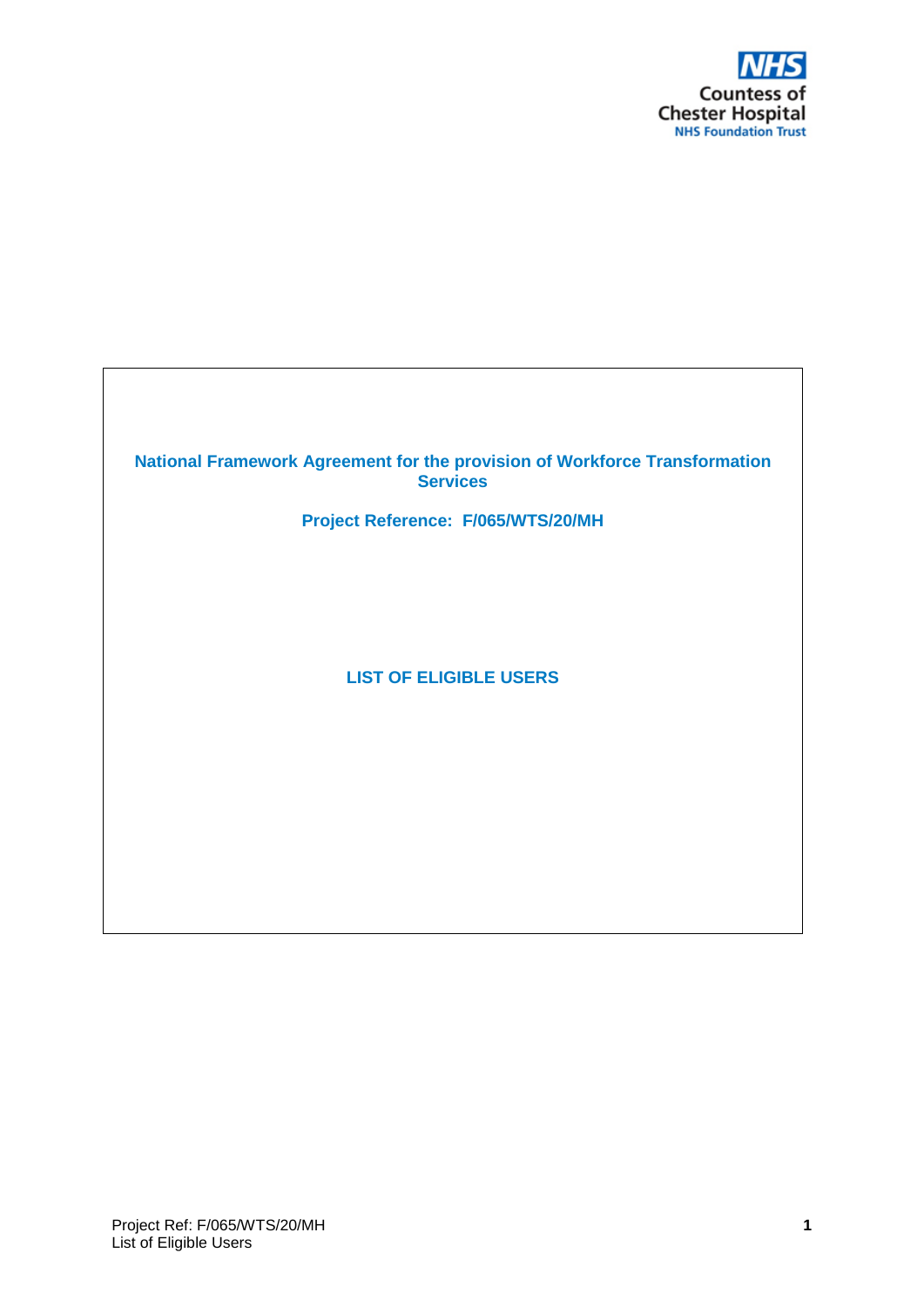## **Commercial Procurement Services**

The Countess of Chester Hospital's Commercial Procurement Service wishes to establish a Framework Agreement for use by all UK public sector bodies (and any future successors to these organisations):

- 1. Any of the following Customers, and any of their successors:
	- a) Ministerial government departments;
	- b) Non ministerial government departments;
	- c) Executive agencies of government;
	- d) Non-Departmental Public Bodies (NDPBs), including advisory NDPBs, executive NDPBs, and tribunal NDPBs;
	- e) Assembly Sponsored Public Bodies (ASPBs);
	- f) Police forces;
	- g) Fire and rescue services;
	- h) Ambulance services;
	- i) Maritime and coastguard agency services;
	- j) NHS bodies;
	- k) Educational bodies or establishments including state schools (nursery schools, primary schools, middle or high schools, secondary schools, special schools), academies, colleges, Pupil Referral Unit (PRU), further education colleges and universities;
	- l) Hospices;
	- m) National Parks;
	- n) Housing associations, including registered social landlords;
	- o) Third sector and charities;
	- p) Citizens advice bodies;
	- q) Councils, including county councils, district councils, county borough councils, community councils, London borough councils, unitary councils, metropolitan councils, parish councils;
	- r) Public corporations;
	- s) Public financial bodies or institutions;
	- t) Public pension funds;
	- u) Central banks; and
	- v) Civil service bodies, including public sector buying organisations.
- 2. Those listed and maintained by the Government on their website at <https://www.gov.uk/government/organisations> or any replacement or updated web-link.
- 3. Those listed and maintained by the Office of National Statistics (ONS) at: [https://www.ons.gov.uk/economy/nationalaccounts/uksectoraccounts/datasets/publics](https://www.ons.gov.uk/economy/nationalaccounts/uksectoraccounts/datasets/publicsectorclassificationguide) [ectorclassificationguide](https://www.ons.gov.uk/economy/nationalaccounts/uksectoraccounts/datasets/publicsectorclassificationguide) or any replacement or updated web-link.
- 4. Those bodies in England, Wales, Scotland or Northern Ireland which are within the scope of the definition of "Contracting Authority" in regulation 2(1) of the Public Contracts Regulations 2015 (PCR) and/or Schedule 1.
- 5. Any corporation established, or a group of individuals appointed to act together, for the specific purpose of meeting needs in the general interest, not having an industrial or commercial character, and